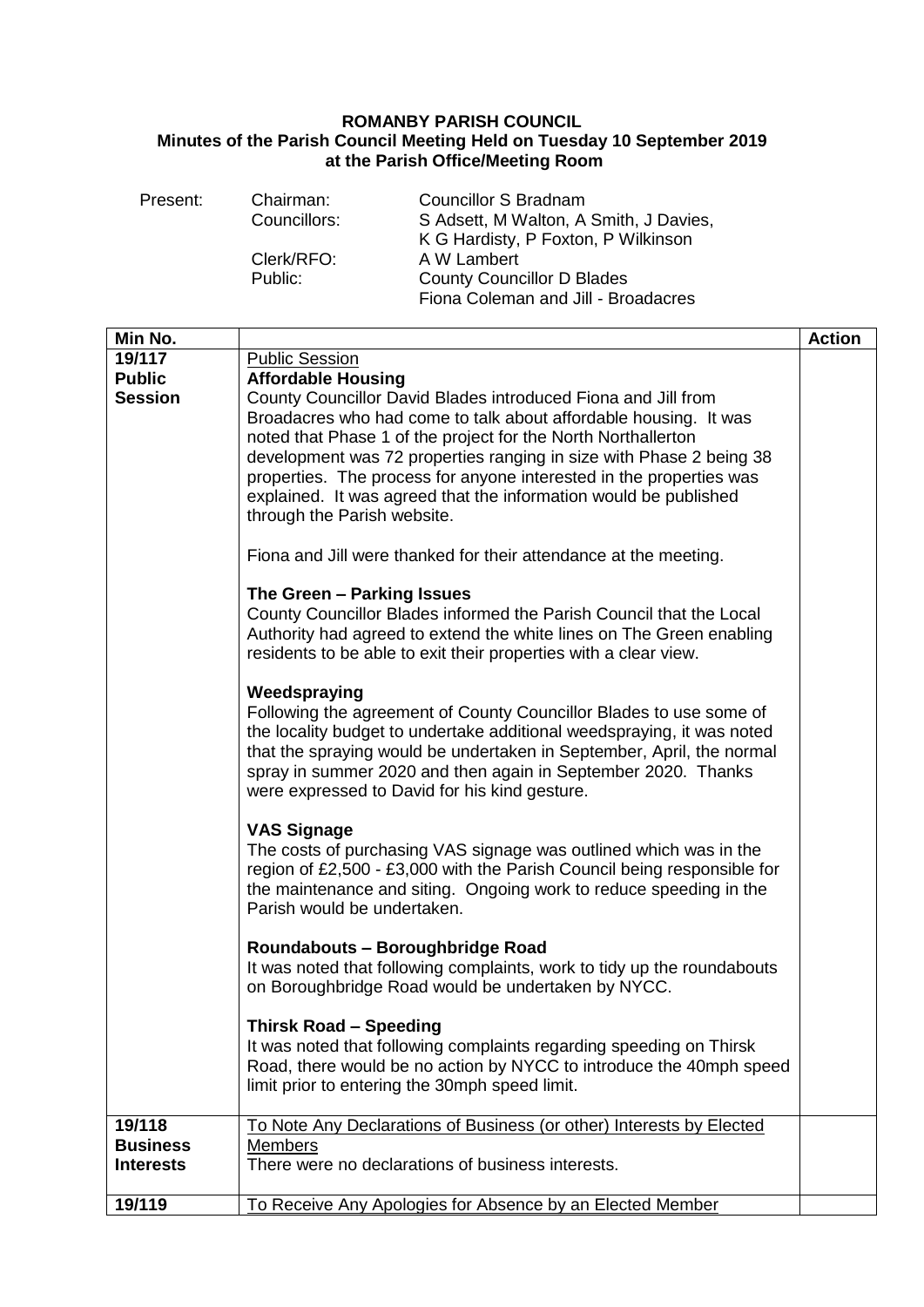| <b>Apologies</b>                                                       | Apologies had been received from Councillors J Town, D A Atkinson<br>and A Deas.<br>It was noted at this point that it was Councillor Phil Foxton's final<br>meeting following change of work commitments and that unfortunately<br>Councillor Bob Riggs had resigned due to personal reasons.                                                                                                                                                                                                                                                                                                                                                                                                                                                                                |              |
|------------------------------------------------------------------------|-------------------------------------------------------------------------------------------------------------------------------------------------------------------------------------------------------------------------------------------------------------------------------------------------------------------------------------------------------------------------------------------------------------------------------------------------------------------------------------------------------------------------------------------------------------------------------------------------------------------------------------------------------------------------------------------------------------------------------------------------------------------------------|--------------|
| 19/120<br><b>Minutes</b>                                               | To Approve and Sign the Minutes of the Previous Meeting<br>The minutes of the meeting held on Wednesday 10 July 2019 had been<br>circulated prior to the meeting.<br>Resolved: That the minutes be approved as a correct record and<br>signed by the Chairman.                                                                                                                                                                                                                                                                                                                                                                                                                                                                                                                |              |
| 19/121<br><b>Matters</b><br><b>Arising</b>                             | To Consider Any Matters Arising from the Previous Meeting which have<br>not been Signed Off<br>There were no matters arising.                                                                                                                                                                                                                                                                                                                                                                                                                                                                                                                                                                                                                                                 |              |
| 19/122<br><b>Police Report</b>                                         | To Receive a Report from the Police<br><b>Circulated: The Police Report.</b><br>The report was noted. It was suggested that clarification be sought<br>regarding the headings under which the numbers of instances were<br>logged.                                                                                                                                                                                                                                                                                                                                                                                                                                                                                                                                            | <b>Clerk</b> |
| 19/123<br><b>Parish</b><br>Liaison<br><b>Meeting</b>                   | To Receive a Report from the Parish Liaison Meeting<br>The minutes of the Parish Liaison meeting held on Thursday 18 July<br>2019 were available. It was noted that the Local Plan was available for<br>comment until Tuesday 17 September 2019.<br>There had been a presentation by Dr Lincoln Sergeant, Director for<br>Public Health, North Yorkshire County Council. It was noted that there<br>was grant funding available for promoting smoke free parks and open<br>spaces. It was agreed that the Parish Council should apply for funding<br>to be able to undertake work to promote smoke free areas.                                                                                                                                                                | <b>SB</b>    |
| 19/124<br>Governance<br><b>Committee</b>                               | To Receive a Verbal Report from the Governance Committee<br>There was nothing further to report from the Governance Committee at<br>the present time.                                                                                                                                                                                                                                                                                                                                                                                                                                                                                                                                                                                                                         |              |
| 19/125<br><b>Finance &amp;</b><br><b>Resources</b><br><b>Committee</b> | To Receive a Report from the Finance Committee<br>To Approve the Invoices Received Since the Previous Meeting<br>Circulated: The list of invoices to be paid since the last meeting<br>for approval which were agreed unanimously.<br>Proposed: Councillor Walton. Seconded: Councillor Adsett.<br><b>To Consider the Bank Reconciliation</b><br>It was noted that the bank reconciliation would be available following<br>the meeting.<br><b>Finance and Resources Committee</b><br>Circulated: The minutes of the Finance and Resources Committee<br>held on Wednesday 4 September 2019.<br>It was noted that a new checklist for financial checks had been<br>circulated. The checks had moved to two-monthly rather than quarterly<br>thus making it a less onerous task. | <b>Clerk</b> |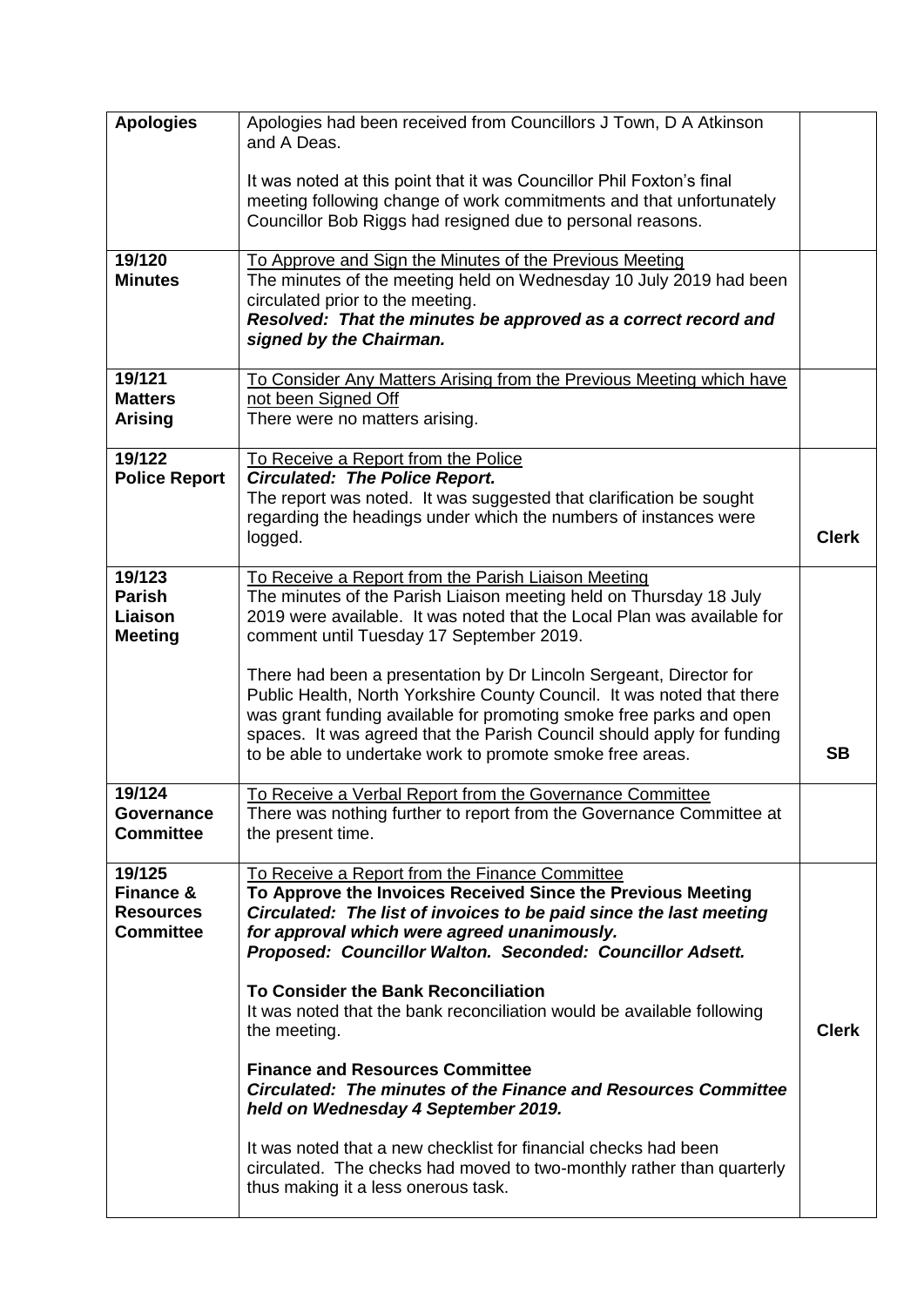|                                                             | A quotation for security cameras for the office / pavilion had been<br>received but it was felt to be too expensive and the use of dummy<br>cameras had been considered. It was agreed to leave this for the<br>present time.<br>The use of guest wifi for Ainderby Road park users was considered and<br>it was agreed that this would be beneficial for all users and would be set<br>up.                                                                                                                                                                                                                                                                                                                                 | <b>SB</b>        |
|-------------------------------------------------------------|-----------------------------------------------------------------------------------------------------------------------------------------------------------------------------------------------------------------------------------------------------------------------------------------------------------------------------------------------------------------------------------------------------------------------------------------------------------------------------------------------------------------------------------------------------------------------------------------------------------------------------------------------------------------------------------------------------------------------------|------------------|
| 19/126<br>Parks &<br><b>Recreation</b><br><b>Committee</b>  | To Receive a Report from the Parks and Recreation Committee<br>Due to the postponement of the Parks and Recreation Committee, the<br>Chairman and Clerk gave a verbal update of work during the summer:<br>The hedgecutting contract had started with some extensive work<br>➤<br>being undertaken at Harewood Chase which would not be part of<br>the contract.<br>A new bench had been installed on Mill Hill Lane as requested by<br>➤<br>parishioners.<br>A meeting had taken place with the Community Payback Team<br>➤<br>Leader with instructions for work in areas of the Parish.<br>$\triangleright$ The work to install new swings at Broomfield Park had been given to<br>Streetscape.                           |                  |
| 19/127<br>Projects &<br><b>Planning</b><br><b>Committee</b> | To Receive a Report from the Projects & Planning Committee<br>Councillor Smith gave a verbal update on the work of the Projects and<br>Planning Committee.<br>$\triangleright$ Community Speedwatch deployments had taken place with a<br>National day of Speedwatch deployment on 19 August 2019.<br>Plans were in place for the UCI World Championships for<br>$\blacktriangleright$<br>Wednesday 25 September 2019 with banners and bunting<br>purchased along with 90 wooden jerseys being created. The Clerk<br>agreed to contact the grasscutting contractor to ensure that the<br>grass has been cut along the route the previous week.<br>The list of planning applications had been circulated and was noted.<br>➤ | <b>Clerk</b>     |
| 19/128<br><b>Joint Burial</b><br><b>Committee</b>           | To Receive a Report from the Joint Management Committee<br>(N/A/Romanby JBC)<br>Councillor Hardisty gave a verbal report on the work of the JBC:<br>The JBC had met on Tuesday 3 September 2019.<br>➤<br>The JBC had lost the contract with Kirklevington Prison and as such<br>➤<br>were appointing permanent part-time staff to work at the cemetery.<br>The memorial wall had been completed with charges for the plaques<br>➤<br>approved.<br>History signage on the chapel had been erected.<br>➤<br>$\triangleright$ Work was ongoing to clarify the rules of the use of the cemetery<br>using the current policy.                                                                                                    |                  |
| 19/129<br>Correspond-<br>ence                               | To Receive Any Correspondence and Action Taken<br>The list of correspondence received since the last meeting had been<br>circulated and was noted.<br>Councillor Smith asked that the correspondence regarding Climate<br>Action be passed to the Projects and Planning Committee for their<br>perusal.                                                                                                                                                                                                                                                                                                                                                                                                                     | Proj. &<br>Plan. |